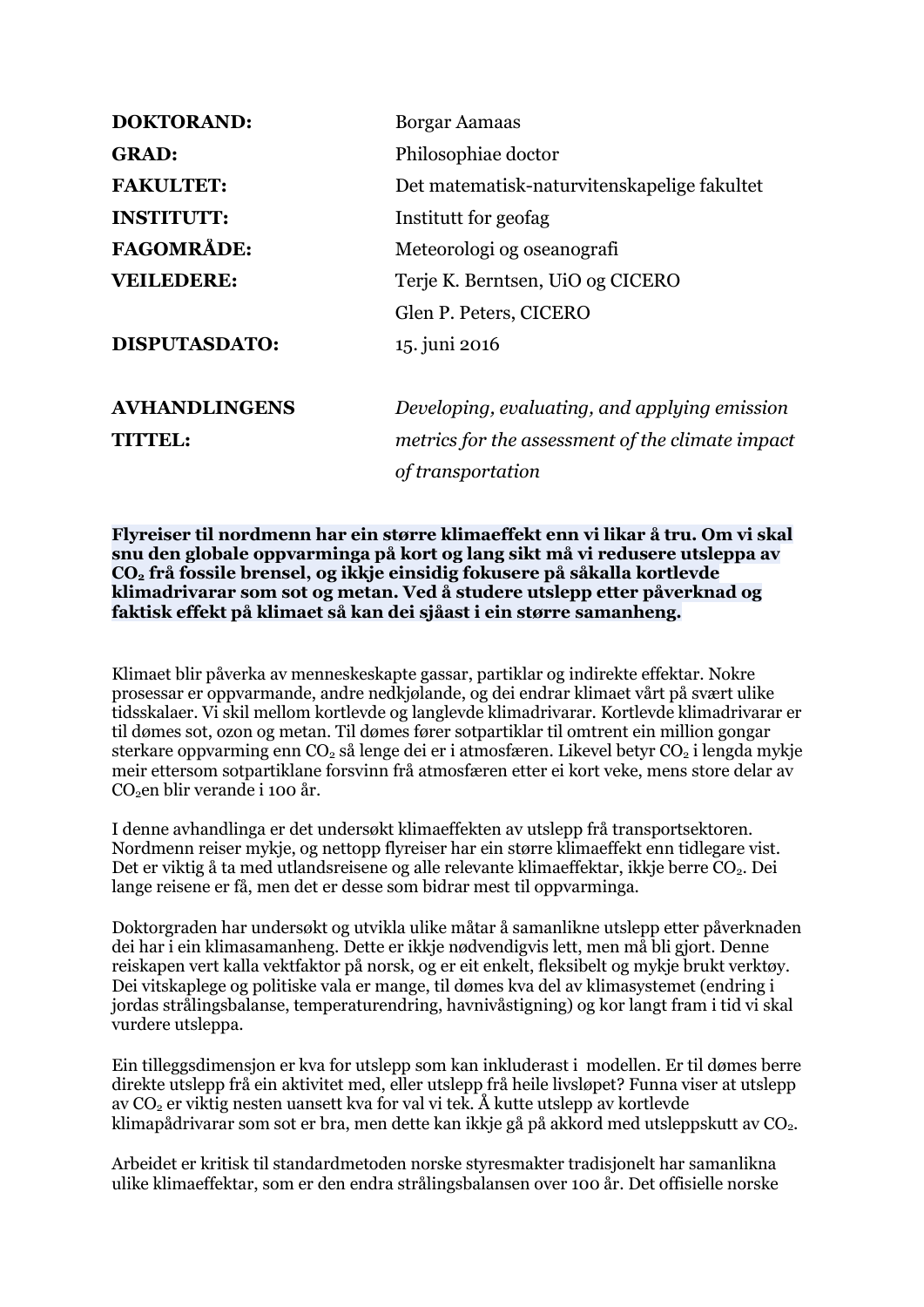klimagassrekneskapet brukar denne metoden.

Ei perfekte vekting av ulike effektar eksisterer ikkje påpeiker doktoranden, men foreslår å bruke global temperaturendring som mål, til dømes sett mot 2 °C oppvarming. Kor kraftig den globale oppvarminga blir betyr ikkje alt; kor *rask* denne oppvarminga skjer, betyr òg mykje for naturen og samfunnet. Internasjonale klimaavtalar er opptekne av begge delar. Den eine studien i avhandlinga har sett på nye måtar å ta høgde for dette i vektfaktorar.

Denne doktoravhandlinga er i gjort ved CICERO og dels ved Institutt for geofag, UiO. Fagfeltet er meteorologi, men doktoranden trekk inn aspekt frå politikk og ser klimautslepp i den store samanhengen. Doktorranden har bidratt i den siste hovudrapporten frå FNs klimapanel med funn frå arbeidet. Han har òg gitt råd til Miljødirektoratet om bruk av vektfaktorar og korleis kutte utsleppa av kortlevde klimadrivarar.

## **English version:**

**The air travel by Germans and Norwegians have a larger climate impact than previously thought. Global warming can only be stopped in the short and long term by reducing emissions of CO2, not by a unilateral focus on so-called shortlived climate forcers. The thesis is critical to the standard method of comparing different emissions.**

A new doctoral thesis has examined the climate impact of emissions from the transport sector. The climate impact of air travel by Germans and Norwegians is larger than previously assessed. The reason is that both travel abroad and all relevant climate impacts are included, and not just CO2. The long trips are very few in numbers, but still contribute the most to global warming.

The climate is influenced by manmade gases, particles, and indirect effects. Some processes are warming, other cooling, and they affect the climate on very different time scales. For instance, soot particles are roughly one million times stronger in terms of warming than CO2 as long as they are present in the atmosphere. However, CO2 has a much larger impact in the long run since the soot particles are removed from the atmosphere within a week, while large parts of the CO2 are still around after 100 years.

The thesis has also evaluated and developed different approaches to compare chalk and cheese in terms of climate. This comparison is not easy, but has to be done. The tool applied is an "emission metric", which is a simple, flexible and heavily used concept. The scientific and political choices we have are numerous, such as what part of the climate system (change in the Earth's radiative balance, change in temperature, sea level rise) and what time horizon to focus on.

Another dimension is what emissions are included in the model: Is it just the direct emissions from one activity or the life cycle emissions? The findings show that emissions of CO2 are important almost regardless of choices made. Emission reductions of soot help, but cannot counterbalance emission cuts of CO2.

The work is critical to the standard method of comparing different climate effects, which is the altered radiative balance over a period of 100 years. Official Norwegian emission figures apply this type. A perfect emission metric for all purposes does not exist, but the candidate suggests applying the change in the global temperature as a measure, such as a global warming of 2 °C.